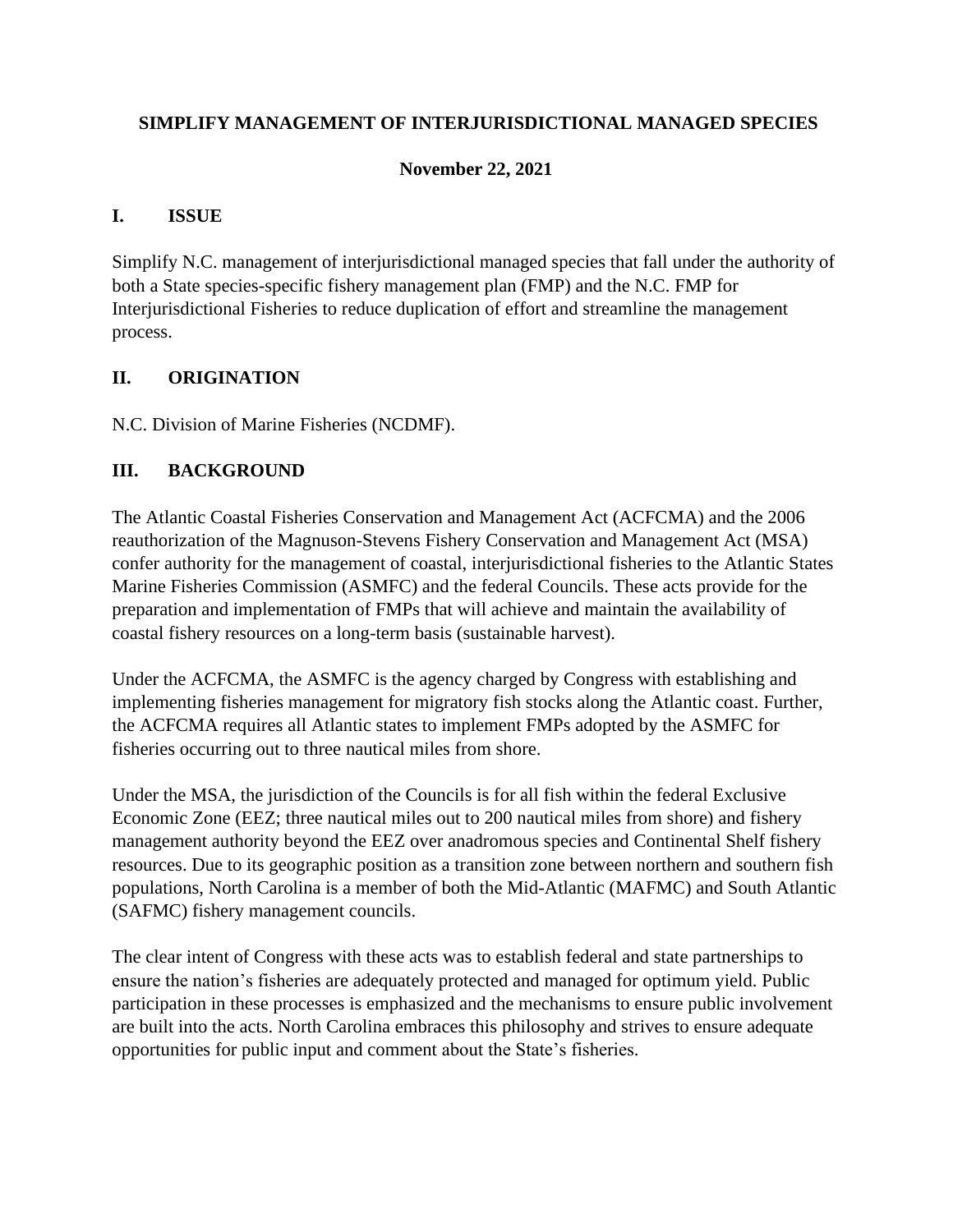N.C. General Statute (N.C.G.S.) §113-182.1 directs the N.C. Department of Environmental Quality (NCDEQ) to prepare FMPs for adoption by the North Carolina Marine Fisheries Commission (NCMFC) for all commercially or recreationally significant species or fisheries that comprise North Carolina's marine or estuarine resources. State FMPs are developed and drafted by the NCDMF on behalf of the NCDEQ. Rather than creating individual species-specific FMPs for species already being managed by the ASMFC and Councils, the NCMFC adopted the N.C. FMP for Interjurisdictional Fisheries to adopt by reference FMPs for finfish species developed by the ASMFC, MAFMC, and SAFMC (NCDMF 2002). This prevents duplicating effort at the State level to create and maintain State FMPs for species where there is little ability to deviate from management measures adopted by the ASMFC and Councils and where the State already provides input on their development. The management unit for the N.C. FMP for Interjurisdictional Fisheries comprises finfish species managed by ASMFC or Council FMPs that are commercially or recreationally significant finfish species for the State, as described in N.C.G.S. §113-182.1, or when there are ASMFC or Council FMP compliance or compatibility requirements the State must adhere to for interjurisdictional managed finfish species present in State waters.

Numerous FMPs have been developed and implemented by the ASMFC and Councils. The goal of these plans established under the ACFCMA (ASMFC) and the MSA (Councils) is similar if not identical to the goal of the N.C. Fisheries Reform Act (FRA) to ensure the long-term viability of these fisheries. Notwithstanding the similar goal but differing legal basis, ASMFC and Council FMPs when adopted by the NCMFC as a State FMP are held to the standards established in N.C.G.S. §113-182.1 and associated policies.

Several N.C. General Statutes clearly acknowledge the overlapping authority of the State with the ASMFC and Councils; they also define the hierarchy within which the NCMFC's authority lies in establishing provisions to comply with the mandates of these management bodies. Namely, management measures established by the NCMFC must be consistent for those resources for which the Councils and ASMFC have primary jurisdiction.

- N.C.G.S. §113-182 clarifies that regulation of fish and fisheries in the Atlantic Ocean out to the limit of the EEZ should be consistent with the MSA.
- Article 19 of Chapter 113 of the General Statutes (N.C.G.S. §§113-251 through 113-258) fully incorporates the ASMFC compact.
- N.C.G.S. 143B-289.51 describes the creation and purpose and N.C.G.S. §143B-289.52 the powers and duties of the NCMFC.

These statutes provide authority for the NCMFC to advise the State (NCDEQ and NCDMF) regarding ocean and marine fisheries within the jurisdiction of the ASMFC and Councils, to manage or regulate fishing in the Atlantic Ocean, and to adopt relevant State rules for compliance with or implementation of ASMFC or Council FMPs.

Federal law requires conservation management actions approved through an ASMFC or Council FMP be implemented by the State of North Carolina. The NCMFC, through the adoption of the N.C. FMP for Interjurisdictional Fisheries, adopts management measures appropriate for North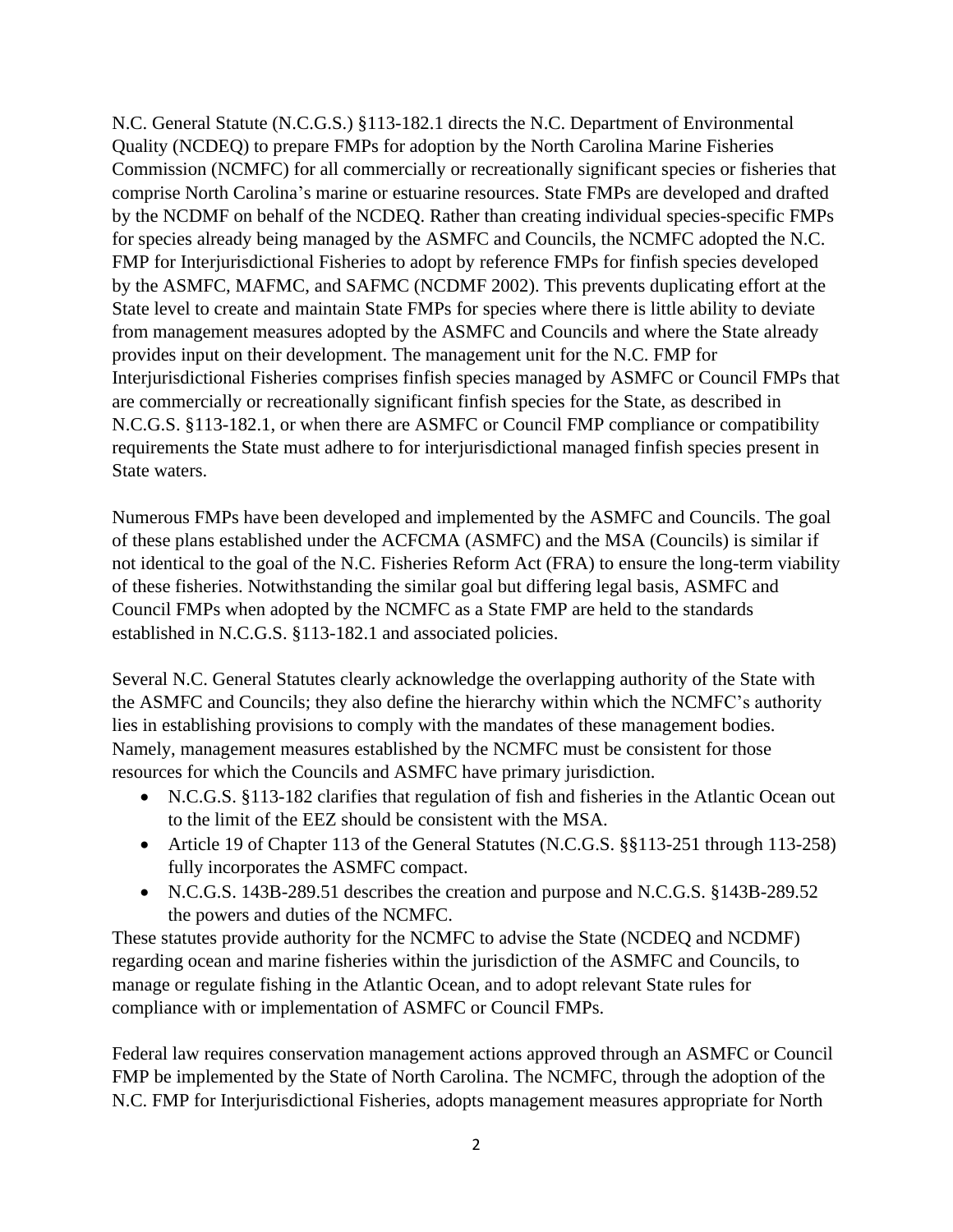Carolina as the minimum standards for the management unit species or species group. This includes compliance requirements of ASMFC FMPs that are a product of the initial FMP or subsequent amendments. Most ASMFC FMPs allow for the development of alternative management programs or conservation equivalency measures so management may be tailored to specific fishery conditions within a state if needed. Council FMPs do not offer the same flexibility.

The goal of the N.C. FMP for Interjurisdictional Fisheries is to adopt FMPs, consistent with N.C. law, approved by the ASMFC, MAFMC, or the SAFMC by reference and implement corresponding fishery regulations in North Carolina to provide compliance or compatibility with approved fishery management plans and amendments, now and in the future. The goal of these FMPs, established under the ACFCMA (ASMFC FMPs) and the MSA (federal council FMPs), are similar to the goals of the FRA to "ensure long-term viability" of these fisheries (NCDMF 2015a). The State FMP development process provides N.C. citizens a more in-depth or timely consideration of the stock condition, enhanced public involvement on management issues through the existing regional advisory committees of the NCMFC, and direct authority of the NCMFC to implement resulting management strategies. The intent of the N.C. FMP for Interjurisdictional Fisheries is to adopt the ASMFC and Council management measures as minimum standard(s) for the fishery of interest while not unnecessarily restricting the State of North Carolina or the NCMFC from implementing additional measures deemed appropriate by the best available information and in the best interest of the fisheries resources of North Carolina.

For species managed by both an individual State species-specific FMP and the N.C. FMP for Interjurisdictional Fisheries, measures implemented to maintain compliance with an ASMFC FMP or compatibility with a Council FMP are documented in writing through a revision to the individual State species-specific FMP. Since public comment is received during the development of the ASMFC or Council FMP that contains adaptive management, seeking additional public comment preceding state implementation would be redundant, would potentially delay implementation, and is not required. If additional measures beyond those required by the ASMFC or Council FMP are deemed appropriate for North Carolina, except for development of conservation equivalency or alternative management options, the State FMP development process should be used.

A variety of tools exist within the framework of the N.C. FMP for Interjurisdictional Fisheries to ensure the differential needs of North Carolina's fisheries are considered during both the development and implementation of Council and ASMFC FMPs. These tools are intended to assist in minimizing duplication of management effort while meeting the requirements of all relevant State and federal regulations.

As of September 2021, there are four State species-specific FMPs for species managed by the ASMFC (i.e., estuarine striped bass, red drum, river herring, and spotted seatrout). There are no State species-specific FMPs for species managed by the MAFMC or SAFMC. To ensure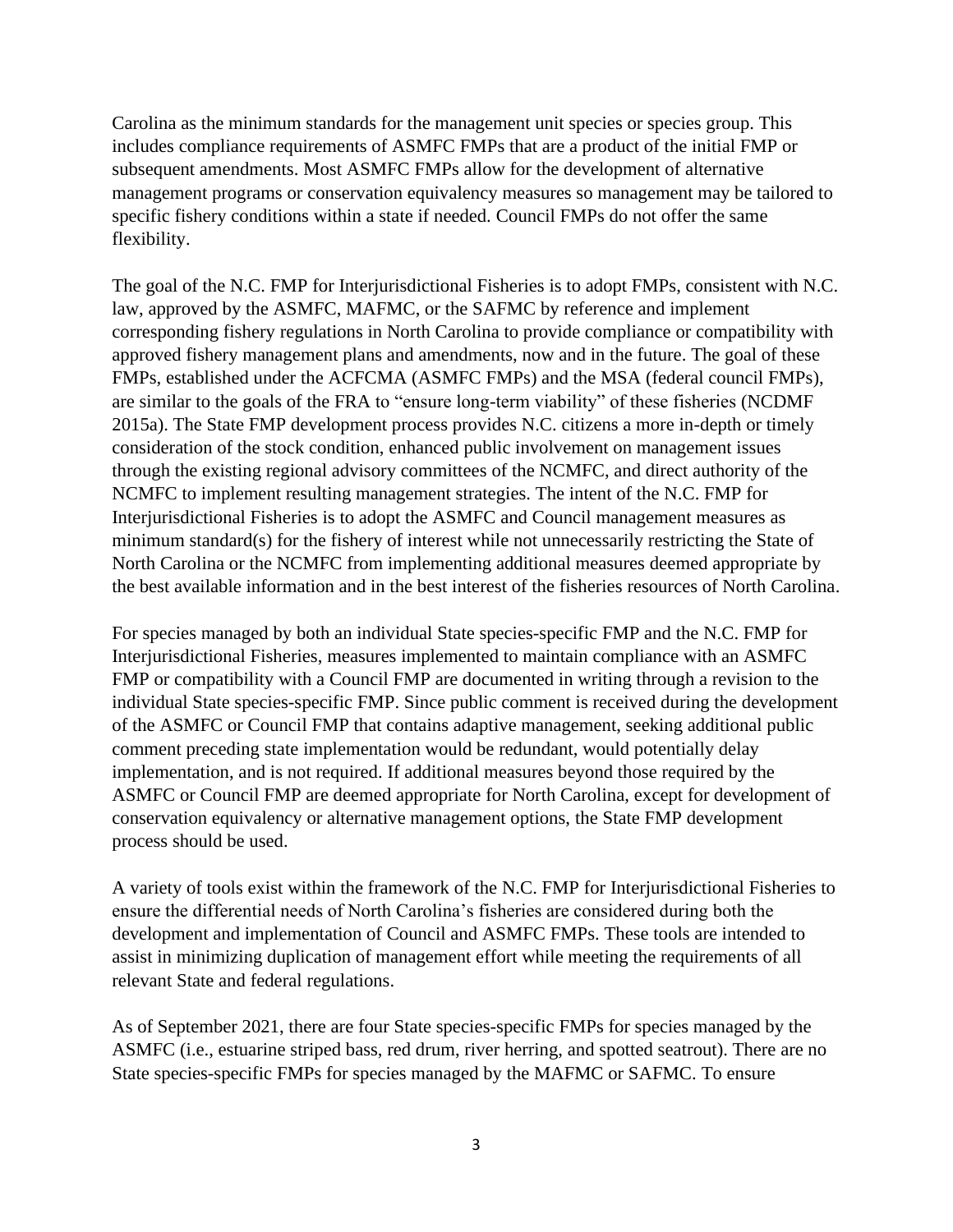compliance with interstate FMP requirements, North Carolina already includes these four species as part of the N.C. FMP for Interjurisdictional Fisheries (NCDMF 2015a).

#### **Estuarine Striped Bass**

Striped bass (*Morone saxatilis*) in the Atlantic Ocean of North Carolina is managed under the ASMFC's Amendment 6 to the Interstate FMP for Atlantic Striped Bass (ASMFC 2003) and its addenda (ASMFC 2007, 2010, 2012, 2014, 2021). Under Amendment 6, the Albemarle Sound-Roanoke River (AR) stock was exempt from the size and possession limits applied to the coastal migratory stock because a more conservative fishing mortality (*F*) target is used by the state. This allowed the state to implement its own seasons, harvest caps, and size and bag limits so long as the stock remained under the *F* target. Addendum IV to Amendment 6 formally deferred management of the AR stock to the state, under the guidance of the ASMFC, since the stock was deemed to contribute minimally to the coastal migratory population (ASMFC 2014). NCDMF stock assessments for the AR stock must be approved by the ASMFC's Striped Bass Management Board. Striped bass stocks in the Central Southern Management Area (CSMA) do not fall under ASMFC jurisdiction as they do not migrate to the ocean. Estuarine striped bass (AR and CSMA stocks) in North Carolina are collectively managed under Amendment 1 to the N.C. Estuarine Striped Bass FMP (NCDMF 2013), its revisions (NCDMF 2014a, 2020) and Supplement A (NCDMF 2019). It is a joint FMP between the NCMFC and the N.C. Wildlife Resources Commission (NCWRC).

#### **River Herring**

River herring [blueback herring (*Alosa aestivalis*) and alewife (*A. pseudoharengus*)] are managed under the ASMFC's Amendment 2 to the Interstate FMP for Shad and River Herring (ASMFC 2009). Amendment 2 requires management measures from the ASMFC be adopted by North Carolina as the minimum standard for the fishery, while the N.C. River Herring FMP can adopt additional measures (ASMFC 2009). Additionally, Amendment 2 requires states and jurisdictions to develop sustainable fishery management plans (SFMPs) in order to harvest river herring in commercial and/or recreational fisheries after January 2012. Since North Carolina does not allow the harvest of river herring, an SFMP is not required at this time. River herring in North Carolina are also managed under Amendment 2 to the N.C. River Herring FMP (NCDMF 2015b). It is a joint FMP between the NCMFC and the NCWRC. Both the commercial and recreational harvest of river herring has been prohibited in North Carolina waters since 2007 (NCDMF 2007). However, up to 7,500 pounds of commercial harvest was allowed until 2015 under a research set-aside program (NCDMF 2015b).

#### **Red Drum**

Red drum (*Sciaenops ocellatus*) is managed under the ASMFC's Amendment 2 to the Interstate FMP for Red Drum (ASMFC 2002). Amendment 2 sets a maximum size limit in all fisheries at 27 inches total length. Individual states are allowed to select recreational creel and size limits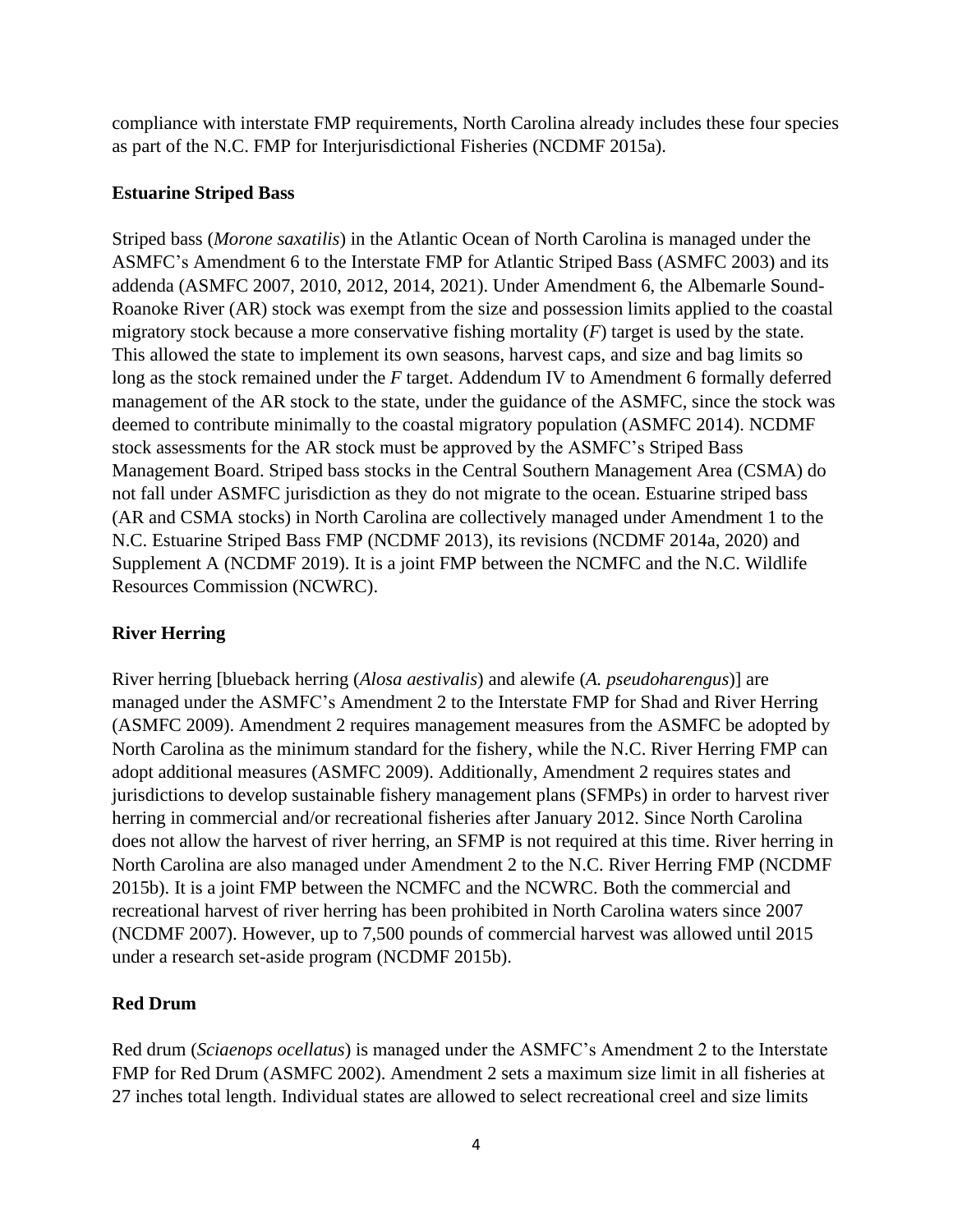provided those limits, along with existing or more restrictive commercial regulations, achieve the *F* (fishing mortality rate) target. Red drum in North Carolina is also managed under Amendment 1 to the N.C. Red Drum FMP (NCDMF 2008).

#### **Spotted Seatrout**

Spotted seatrout (*Cynoscion nebulosus*) is managed under the ASMFC's Omnibus Amendment to the Interstate FMPs for Spanish Mackerel, Spot, and Spotted Seatrout (ASMFC 2011). For spotted seatrout the amendment requires a minimum size limit of 12-inches total length and recommends the states manage for a 20% spawning potential ratio. Due to the mostly nonmigratory nature of spotted seatrout, states are primarily responsible for assessing and managing their spotted seatrout stocks. Spotted seatrout in North Carolina is also managed under the N.C. Spotted Seatrout FMP (NCDMF 2012) and Supplement A to the 2012 N.C. Spotted Seatrout FMP (NCDMF 2014b).

These four species have varying levels of ASMFC oversight and management requirements in North Carolina. On one end of the spectrum, river herring and red drum in North Carolina are more directly managed by ASMFC whereas management of AR striped bass and spotted seatrout is largely left to the State.

## **IV. AUTHORITY**

N.C. General Statutes

§113.182. Regulation of fishing and fisheries.

§113-182.1. Fishery Management Plans.

§113-221.1. Proclamations; emergency review.

§113-228. Adoption of federal regulations.

Article 19 – Atlantic States Marine Fisheries Compact and Commission (§§113-251 through 258).

§143B-289.51 Marine Fisheries Commission – creation; purposes.

§143B-289.52 Marine Fisheries Commission – powers and duties.

N.C. Marine Fisheries Commission Rules

| 15A NCAC 03H .0103 | Proclamations, General                   |
|--------------------|------------------------------------------|
| 15A NCAC 03I .0102 | <b>Temporary Suspension of Rules</b>     |
| 15A NCAC 03M .0512 | Compliance with Fishery Management Plans |

# **V. DISCUSSION**

Consistent with the goal and intent of the N.C. FMP for Interjurisdictional Fisheries, a formal process should be developed as a tool that could be used to simplify the management of an interjurisdictional managed finfish species subject to both a State species-specific FMP and the N.C. FMP for Interjurisdictional Fisheries. The process should include a formal request by the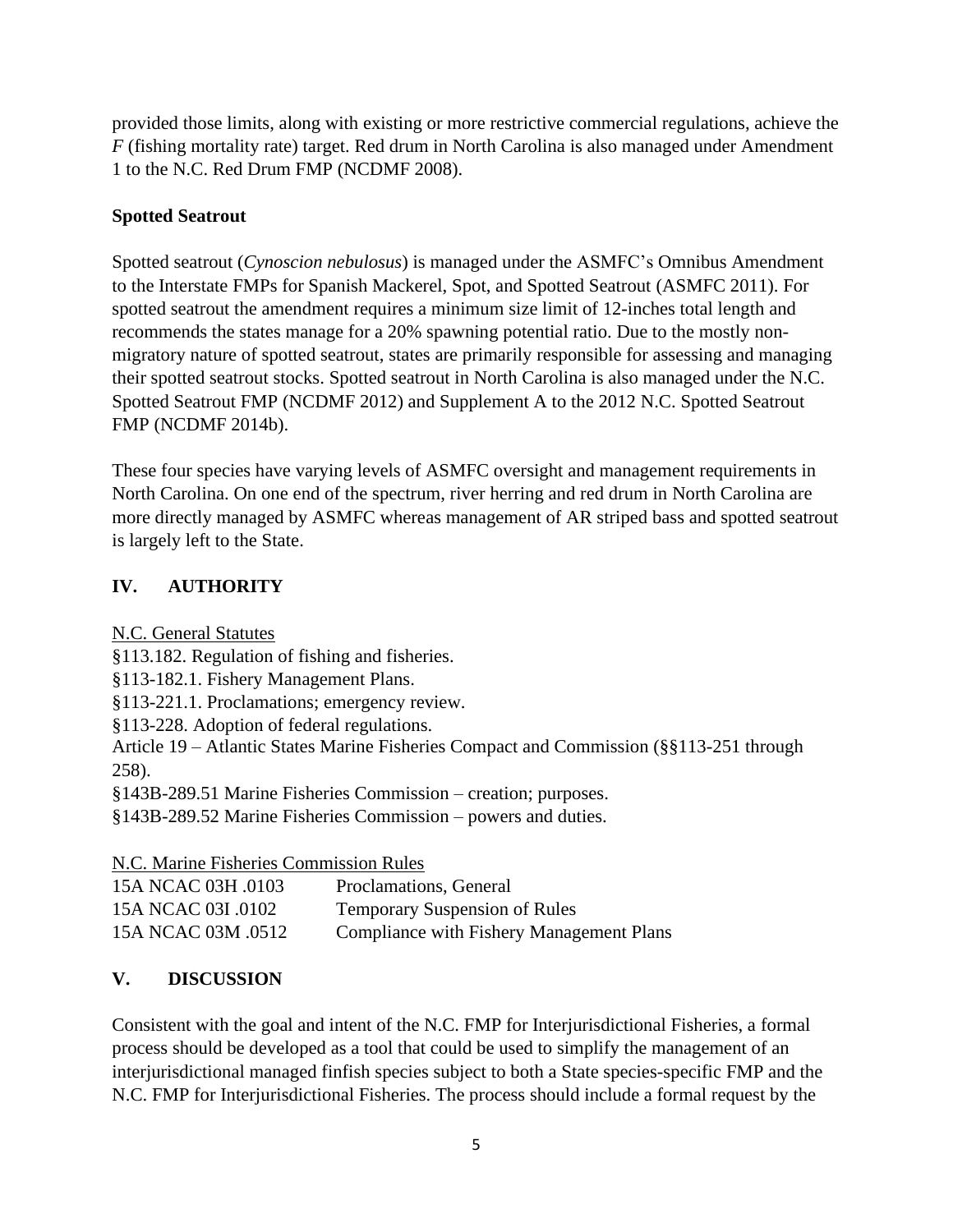NCMFC and an impact and need analysis by the NCDMF. This would allow the NCMFC to have a formal process that is open, transparent, and ensures necessary considerations are made prior to implementing changes to the management stucture for an interjurisdictional managed species.

State species-specific FMPs for interjurisdictional managed species are required to meet the minimum compliance requirements of a corresponding ASMFC or Council FMP. Reducing the number of FMPs in the management system for an interjurisdictional managed species would simplify the management process and eliminate duplicative staff time and resources spent maintaining the State species-specific FMP. Overall, management of the species itself would not change but the process through which management action is taken would be streamlined and become more efficient regarding the time spent to implement management actions by reducing the number of State FMPs the species is managed under from two to one. The NCMFC would continue to advise the division on the management of the interjurisdictional managed species (pursuant to N.C.G.S. §143B-289.51) and may continue to provide public comment to the ASMFC and the Councils during those comment periods. As previously mentioned, most ASMFC FMPs allow for the development of alternative management programs or conservation equivalency measures to tailor management measures to the specific fishery conditions within a state, if needed.

The process to retire a State species-specific FMP for an interjurisdictional managed species would require two actions by the NCMFC (described below) and result in a revision to the corresponding State species-specific FMP documenting the NCMFC's decision to retire the State species-specific FMP and rely solely on the N.C. FMP for Interjurisdictional Fisheries to manage the species. During the evaluation process to retire a State species-specific FMP, any existing regulations (either in rule or proclamation) implemented through the State species-specific FMP would be evaluated and the NCMFC would have to determine whether they should be kept, modified, or eliminated if the State species-specific FMP is retired. Any rule changes would be folded into the next annual rule cycle for completion. The revision may include a sunset clause where it becomes effective once rule changes are in effect. If the revision is approved by the NCMFC, the State species-specific FMP would be formally retired, meaning the FMP would no longer be reviewed or updated, and the species-specific FMP would be removed from the FMP Review Schedule. The NCMFC would continue to receive updates on the status of the species and the fishery in the annual FMP Review document since it would continue to be part of the N.C. FMP for Interjurisdictional Fisheries and be subject to the requirements of a corresponding ASMFC or Council FMP. The process listed below is proposed for retiring the State speciesspecific FMP for an interjurisdictional managed species.

Process to retire the State species-specific FMP of an interjurisdictional managed species

1. The NCDMF or NCMFC identifies a State species-specific FMP for an interjurisdictional managed species as a candidate to retire.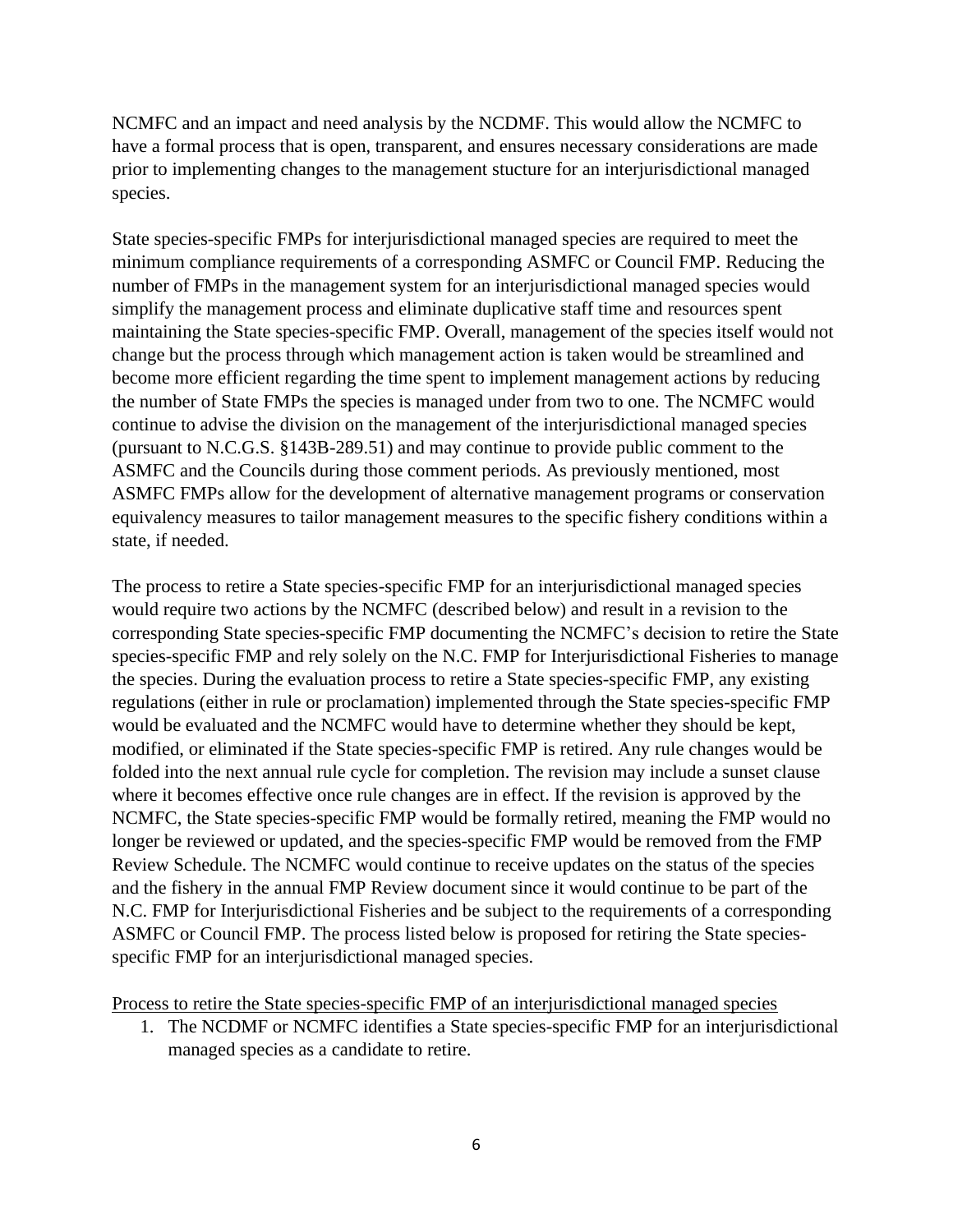- a. The NCMFC passes a motion for the NCDMF to explore the advantages and disadvantages of retiring the State species-specific FMP for the interjurisdictional managed species of interest (**NCMFC Action 1**).
- b. The NCDMF documents the process to retire the State species-specific FMP through a revision of that FMP.
- c. The NCDMF requests the NCDEQ Secretary conditionally approve a revised FMP Review Schedule with the candidate species removed, contingent on final adoption by the NCMFC of the revision to the State species-specific FMP to retire the FMP. This step provides advance notice to the NCDEQ Secretary of the potential retirement of a State species-specific FMP and saves time by ensuring the FMP Review Schedule aligns simultaneously with the current inventory of State species-specific FMPs.
- 2. The NCDMF prepares the revision to the State species-specific FMP containing relevant management history, species status, advantages and disadvantages, ramifications (if any), and rationale for retiring the State species-specific FMP, rule changes needed (if any), and any other pertinent information.
- 3. The NCDMF presents the draft revision to the NCMFC.
	- a. NCMFC votes to retire the State species-specific FMP (**NCMFC Action 2**).
	- b. If the vote is successful, the conditionally approved FMP Review Schedule becomes permanent.
	- c. The revision would become final FMP related document to the State speciesspecific FMP.

### **VI. PROPOSED MANAGEMENT OPTIONS**

- 1) Status quo: do not establish a process to retire a State species-specific FMP for an interjurisdictional managed species.
	- + NCMFC retains the option to adjust management of the species in State waters through the existing State species-specific FMP.
	- − Continues the presence of State species-specific FMPs where the NCDMF and NCMFC expend time and effort reviewing them despite alternative management not being possible or being able to achieve management changes through other existing processes.
	- − Continues to duplicate effort between State, Council, and ASMFC staffs.
	- − Keeps in place an unclear process for the public and NCMFC to retire a State species-specific FMP for interjurisdictional managed species.
- 2) Establish a process to retire a State species-specific FMP for interjurisdictional managed species.
	- + Eliminates the NCDMF and NCMFC expending time and effort reviewing FMPs despite alternative management not being possible or being able to achieve management changes through other existing processes.
	- + Eliminates duplicated effort between State, Council, and ASMFC staffs.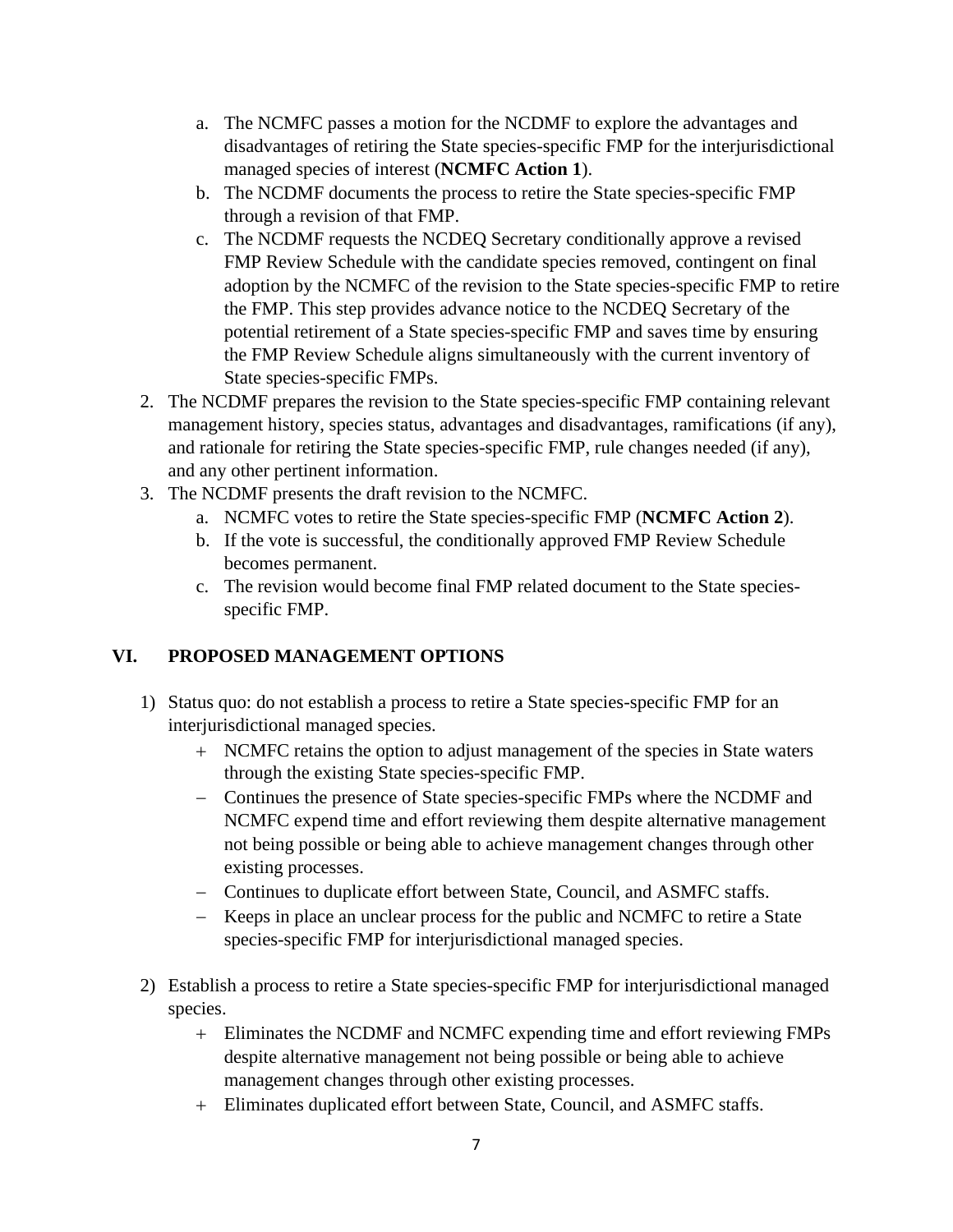- + Provides a clear process for the public and NCMFC on how to retire a State species-specific FMP for interjurisdictional managed species.
- + Provides a foundation for a similar process to be incorporated into the NCMFC's FMP Guidelines for non-interjurisdictional managed species.
- + Decreases administrative burden and staff workload in the long-term, freeing up time to address other fisheries management priorities.
- − Increases administrative burden and staff workload in the short-term.

#### **VII. LITERATURE CITED**

- Atlantic States Marine Fisheries Commission (ASMFC). 2002. Amendment 2 to the Interstate Fishery Management Plan for Red Drum. Fisheries Management Report No. 38. Atlantic States Marine Fisheries Commission, Washington, DC. 142 pp.
- ASMFC. 2003. Amendment 6 to the Interstate Fishery Management Plan for Atlantic Striped Bass. ASMFC, Fisheries Management Report No. 41, Washington, DC. 63 pp.
- ASMFC. 2007. Addendum I to Amendment 6 to the Interstate Fishery Management Plan for Atlantic striped bass. ASMFC, Fisheries Management Report No. 16, Washington, DC. ASMFC. 2009. Amendment 2 to the Interstate Fishery Management Plan for Shad and River Herring. 173 pp.
- ASMFC. 2010. Addendum II to Amendment 6 to the Interstate Fishery Management Plan for Atlantic Striped Bass. ASMFC, Arlington, VA. 19 pp.
- ASMFC. 2011. Omnibus Amendment to the Interstate Fishery Management Plans for Spanish Mackerel, Spot, and Spotted Seatrout. Fisheries Management Report. ASMFC. Arlington, VA. 143 pp.
- ASMFC. 2012. Addendum III to Amendment 6 to the Atlantic Striped Bass Interstate Fishery Management Plan. ASMFC, Arlington, VA. 28 pp.
- ASMFC. 2014. Addendum IV to Amendment 6 to the Interstate Fishery Management Plan for Atlantic Striped Bass. ASMFC, Arlington, VA. 20 pp.
- ASMFC. 2021 Addendum VI to Amendment 6 to the Atlantic Striped Bass Interstate Fishery Management Plan. ASMFC, Arlington, VA. 27 pp.
- North Carolina Division of Marine Fisheries (NCDMF). 2002. North Carolina Interjurisdictional Fishery Management Plan. North Carolina Department of Environment and Natural Resources. North Carolina Division of Marine Fisheries. Morehead City, NC. 28pp.
- NCDMF. 2007. Amendment 1 to the North Carolina Fishery Management Plan for River Herring. North Carolina Department of Environment and Natural Resources. North Carolina Division of Marine Fisheries. Morehead City, NC. 323 pp.